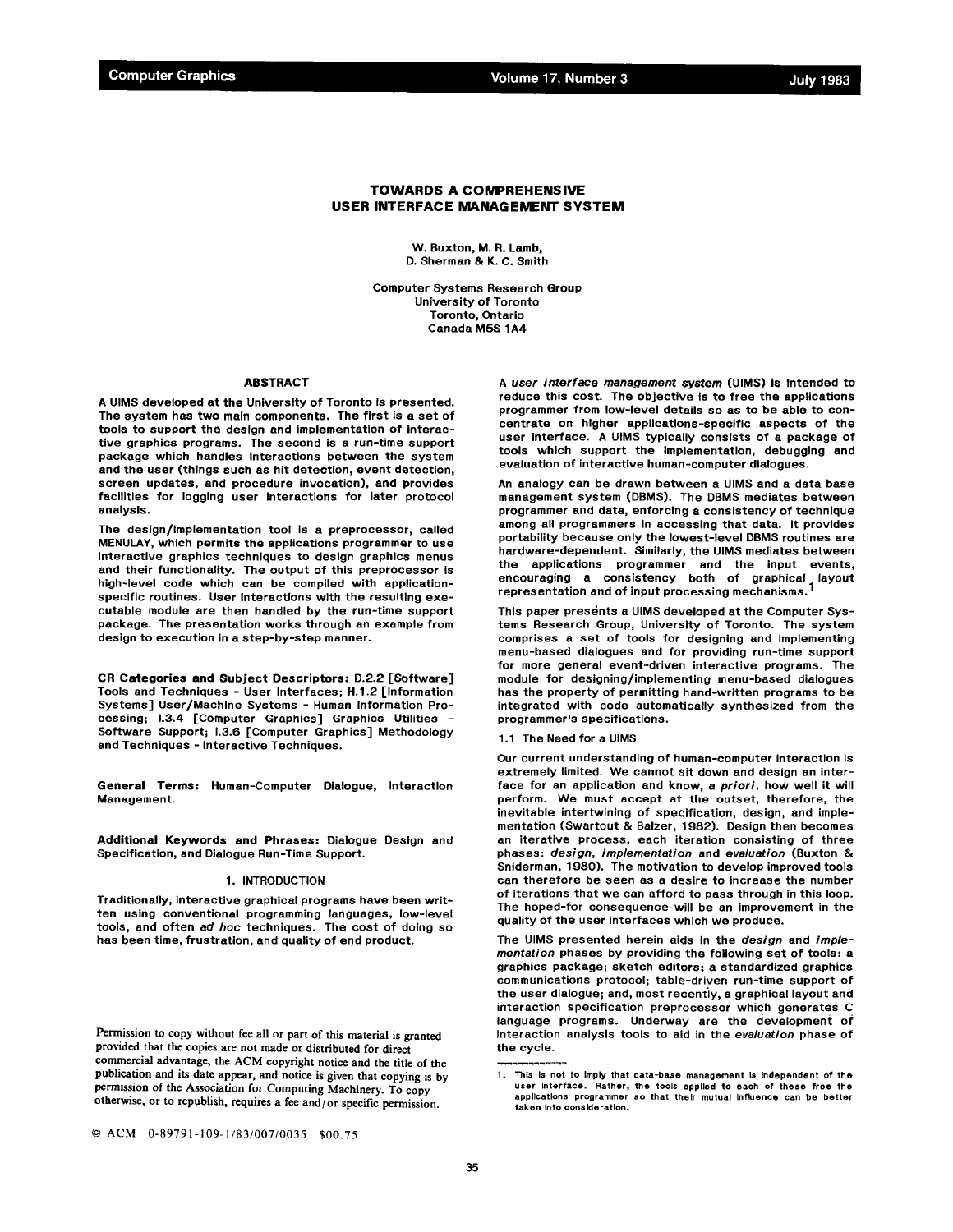Each of the modules of the existing system has limitations. However, when viewed together, the various pieces begin to shed some light on what would comprise a comprehensive set of tools for the user interface designer. In presenting our experience in a longitudinal way, it is hoped that we will make some contribution towards the realization of such a comprehensive set of tools.

#### 1.2 U of T UIMS Structure

In its current state, our UIMS consists of two main modules. The first Is a preprocessor which enables the program designer, using interactive graphics techniques, to design and specify the graphical layout and functionality of menubased user interfaces. It is with this module that the applications programmer establishes the relationships between what the user sees, does, and hears, and the applicationspecific semantics underlying the program being implemented.

The second main module is the run-time support package. It handles things such as event and hit detection, procedure invocation, and updating the display - all according to the schema specified using the preprocessor. An important aspect of this implementation is that the code executed by the run-time module can be generated automatically (complete with comments) from the data specified to the preprocessor.

The applicability of the current implementation of the preprocessor is restricted to menu-based interaction. Within this domain, however, it is quite flexible, and supports various types of displays (colour or monochrome) and sound output. The run-time support package is more general and does not depend upon the preprocessor. It Is designed for supporting event-driven software and e variety of input devices. These two packages do not stand alone. They are just two components in a more general "kit" of prototyping tools to support Iterative and experimental programming (Deutsh & Taft, 1980). In discussing these tools, we find it useful to distinguish between *genera/ design tools* and *programmers' packaged units.* 

The general design tools facilitate the specification of graphical information and functional relationships, the writing of application-specific code and the debugging of successive versions of applications programs. Many of these tools are standard components in modern operating systems. Besides the two modules mentioned above, our<br>inventory of such tools includes: (1) the UNIX<sup>2</sup> operating system, with its highly sophisticated command interpreter, C language compiler, hierarchical file system and many utilities; (2) the GPAC device-independent graphics package (Reeves, 1975); (3) routines to save and retrieve pictures stored as standard format metafiles; (4) text editors; (5) graphical sketch editors; and (B) interactive symbolic debuggers.

Programmers' packaged units are ready-made modules which can be integrated into applications software. They are documented and tested *building-blocks.* They are generally packaged versions of blocks of code which are observed to be reccuring and of general utility. Our library of such modules, therefore, is continually expanding. Representative of such packaged units are: (1) specialized iconic cursors which can be used as meaningful tracking symbols; (2) directory windows which permit graphical user reference to any file of a given type; (3) a graphical potentiometer with a "knob" which the user can "slide" up and down to change the value of a program parameter; (4) a graphical piano keyboard which audibly plays the notes pointed to; (5) routines to manipulate lightbuttons within the above menu-driven system (e.g, to flash, deactivate and highlight individual menu items); and (6) an audio support package, which drives a digital sound synthesizer (Buxton, Fogels, Fedorkow, Sasaki & Smith, 1078). Many of these

2. UNIX is a trademark of Bell Laboratories.

modules will be Illustrated In examples which follow.

### 2. EVOLUTION OF OUR UIMS

Our UIMS has evolved over several years, In parallel with the development of innovative software for graphics applications, it is implemented in the C programming language on a PDP-11/45, which was acquired in 1975 and runs UNIX version 6.

First came GPAC, a device-independent graphics package (Reeves, 1975), onto which successively higher levels were built. Interaction techniques, specialized cursors and directory windows followed, in 1976-78. As part of the Structure Sound Synthesis Project, the table-driven run-time support package of the UIMS was put together in 19zg. Finally, in 1982, MENULAY, the graphical menu layout and function specification preprocessor was built.

2.1 Table-driven run-time support system

With the development of a number of menu-based interactive programs in the late 1970's, it became apparent that the user interfaces all had a large number of common features, but that each programmer implemented them with a "personal" touch. So personal, in fact, that the code was difficult for others to understand or support. Accordingly, we began to develop a more uniform methodology which not only captured the best ideas of these various approaches, but also made them available in a fully-documented and well-supported environment. The basis of our new methodology was an externally-controlled, table-driven system which supported event-driven interactions. The programmer supplied the system with the applications-specific routines and Information about what types of events were active when, and what and how *such* events were to effect the program's behaviour. At run-time, then, responses to user interactions (such as event and hit detection, display updates, and procedure invocation) were handled by this package.

The present package, an extension of that developed in 1979, is primarily oriented towards screen and menu-based systems. It is capable of supporting event-driven interactions that go well beyond simple light-button selection (examples are: Buxton, Sniderman, Reeves, Patel & Baecker, 1978; and Buxton, Patel, Reeves & Baecker, 1082). The tables used by the system have nine userspecified fields per entry. These fields include:

the name of a user-specified procedure which is to be invoked upon the detection of a specified input event;

the input event which is to trigger that procedure;

fields to contain (variable) parameters of that procedure;

the x and y hit area for procedures triggered by pointing events;

any text (or the name of a graphics file containing a picture) to be displayed;

the x and y co-ordinates of the item to be displayed;

the item's size and colour.

The system also supports dummy table entries for setting various parameters, such as whether subsequent hit-areas are to have boxes drawn around them or not. As well, it provides for functions to be invoked in special cases arising in menu-based systems: (1) if the user misses all of the lightbuttons, (2) when entering or (3) when exiting from the menu.

Finally,the package provides easy-to-use routines for setting-up and switching among the menus, or "states" of the application-defined system.

While this package was of value, it was still a tedious task to specify the data which made up the tables. This was especially true during the early stages of development, when the graphic design, functionality, and syntax of the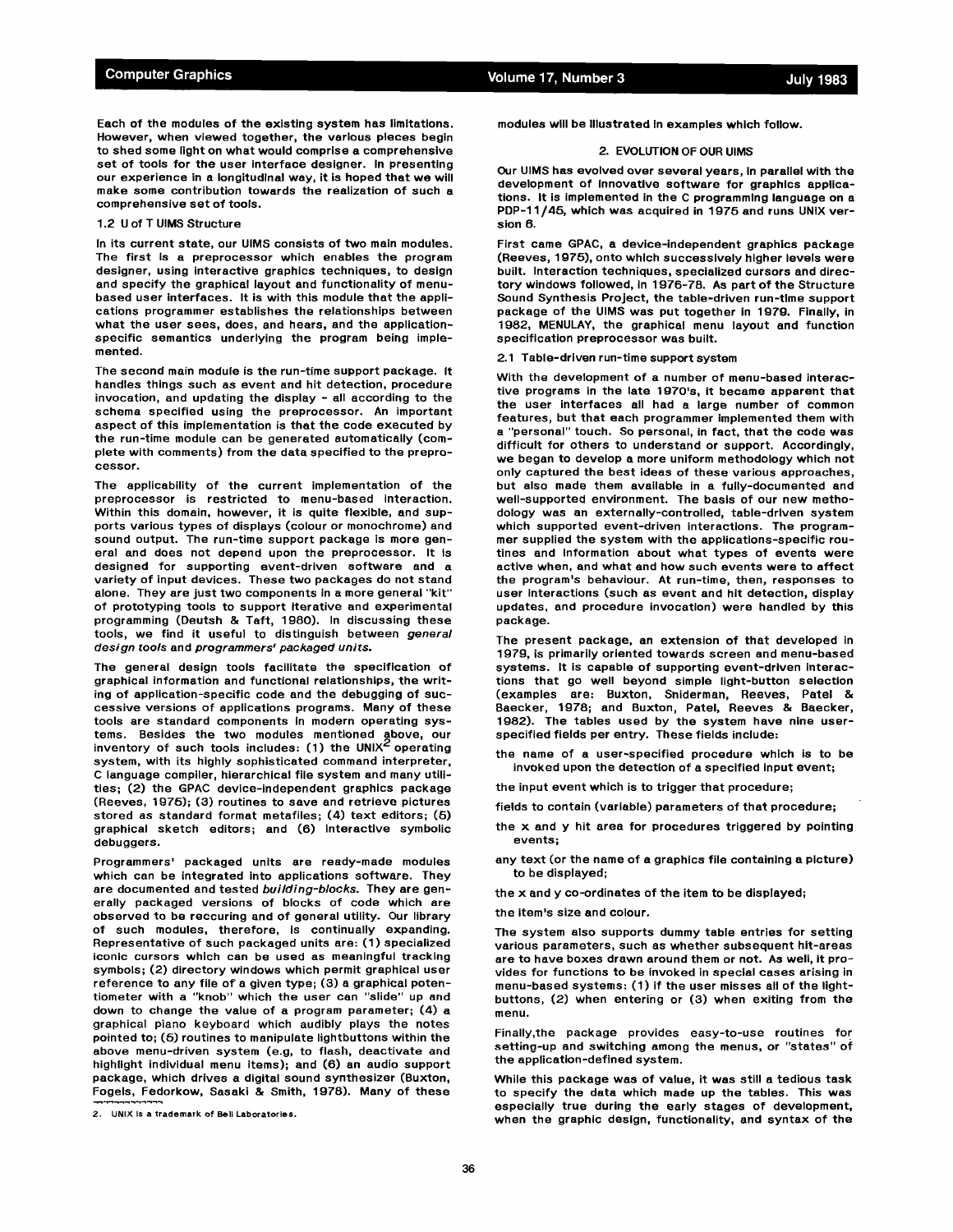user interface were continually being revised due to experimentation. ConSequently, we were motivated to develop another tool which would facilitate the specification and modification of these data. The result was the preprocessor, MENULAY, described in the next section.

# 3. MENULAY AND MAKEMENU

#### 3.1 Concept

The preprocessor which serves as the front end of our UIMS is known as MENULAY. The package is designed to enable the user interface designer (who is not necessarily the applications programmer) to specify rapidly and naturally the graphical and functional relationships within and among the displays making up a menu-based system. Specifications made using the package are converted into the C programming language and compiled through the use of a companion program MAKEMENU. The resulting code can be linked with application-specific routines.

MENULAY enables the designer to define user interfaces which are made up of networks of menus. These may be structured in a hierarchic manner, or in an arbitrary fashion. Furthermore, the method of interacting with these menus is open, and up to the designer. A prime objective of the tool is to minimize the bias imposed by the path of least resistance, which may favour one interaction technique over another. MENULAY is a product of itself. It therefore gives the user interface designer a feel for the nature of the interaction sequences being specified, while at the same time indicates the range of tools available.

### 3.2 Functional Flow

The entire sequence as set out in Figure 1 can be performed by the



Figure 1. A typical Sequence for Constructing an Interactive Dialogue

applications designer in an interactive graphics environment. A graphics tablet and four-button puck are used for all input to MENULAY (except for such character-oriented input *as* the typing of the names of application-specific functions to be called upon hit detection). The MAKEMENU program creation and compilation options are also specified graphically.

## 3.3 Automatic Code Generation

MENULAY's elegance lies in the automatic conversion into C language programs of the graphical interface specified by

the applications designer. This conversion is performed by MENULAY's companion program, MAKEMENU. The programs generated from MENULAY's compact specification files are syntactically correct, complete and internally documented with liberal comments. They are designed for compilation with the same table-driven support system on which MENU-LAY itself is built. Because these programs are in C, however, they can be adapted when required by using a text editor. Where necessary, these changes can be recorded automatically, and repeated whenever the menu specification files are changed<sup>3</sup>.

Where the applications designer specifies names of application-specific functions, the programs generated by MAKEMENU contain unresolved external references ("hooks"). By writing functions with the required names and referencing the appropriate file names when MAKEMENU is called, the applications programmer can add any amount of application-specific programming to the layout and sequence Information specified by the designer. The two sets of code (computer-generated and programmerauthored) are completely compatible, and can share global variable names, external function references, and so on.

Work is presently underway on a decompiler which will be able to reverse the MAKEMENU process. This decompiler, called UNEMEKAM, will convert a C program which makes use of the table-driven menu software into a menu specification file which can be edited graphically using MENULAY.

#### 3.4 Command Hierarchy

MENULAY has one main command level, containing seven basic commands. These are *layout, size, colour, function, get save, tryout* and *exit* These are illustrated in Figure 2.



Figure 2. MENULAY Commands

- *Layout* allows the designer to create textual items (e.g., light buttons) on the screen; add pictures either taken from the system library of graphical icons or created by the user with a sketch editor; change the position of any item; and delete items from the screen (see Figure 3).
- *Size* enables the designer to change the scale of any item on the screen, either by "sliding the knob" on a graphical potentiometer or by typing in a scale factor, as shown in
- 3. Hand-coding changes to MAKEMENU output obviously causes problems In "unmaking" menus. Using the facility Is a concession to reality= **the**  state-of-the-art does not yet permit us to make a totally comprehensive UIMS.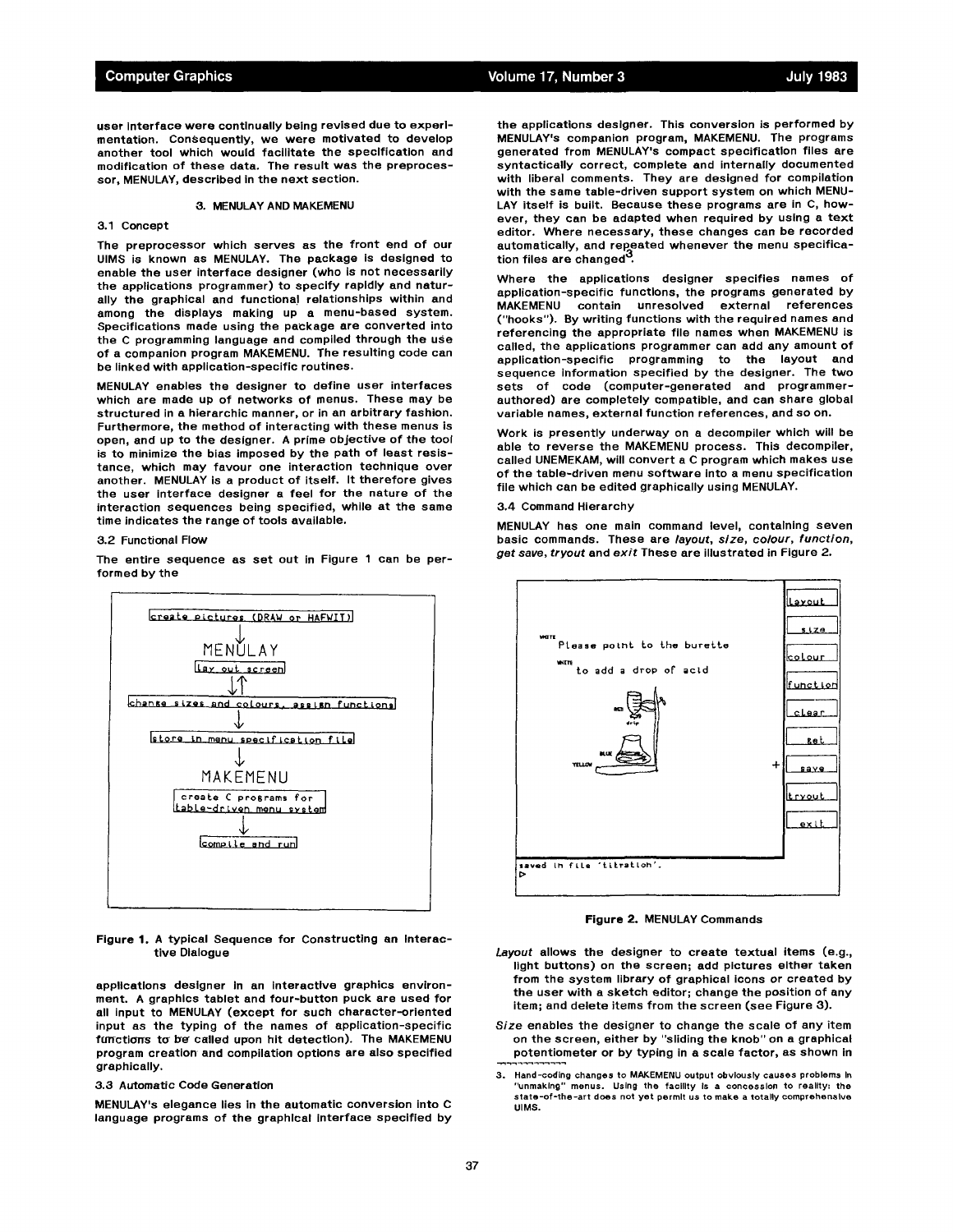Figure 4.

*Co/our* allows one to specify (or change) the colour of any item on the end-user's screen (see Figure 5). This is independent of the device on which the designer is using MENULAY; the high-resolution display we most commonly use, for example, does not support colour graphics.



Figure 3. MENULAY - Laying Out the Display Graphics



Figure 4. MENULAY - Changing the Size of an Item (the stand) with a Graphical Potentiometer

- *Function* enables the designer to specify what will happen when the end-user points to light buttons. The light buttons may be text or pictures. The designer may also specify a function to be invoked if the user activates an input event without pointing to any one light button, in addition, it is possible to specify functions to be called when the menu being designed is entered and exited. This is shown in Figure 6.
	- The function names may be taken from MENULAY's library of utility functions or be written by the applications



Figure 5. MENULAY - Assigning Colours to the Items on the Screen

programmer before compilation of the program. The writing of these functions is done entirely Independently of (and either before or after) the creation of the menu specification file with MENULAY.

*Function* also allows programs of up to 50 characters such as short *print* statements - to be typed directly into MENULAY. MAKEMENU takes care of creating a new function name for the function table to enable the code typed in by the user to be loaded.



Figure 6. MENULAY - Assigning Function Names to the Active Items (Light-Buttons)

Get (and *save)* allow the user to retrieve from (and store into) a menu specification file the details of the layout and functional relationships which the designer has specified. The menu specification file is extremely compact and is thus a very efficient storage format. Each item of the menu screen is referenced by x and y co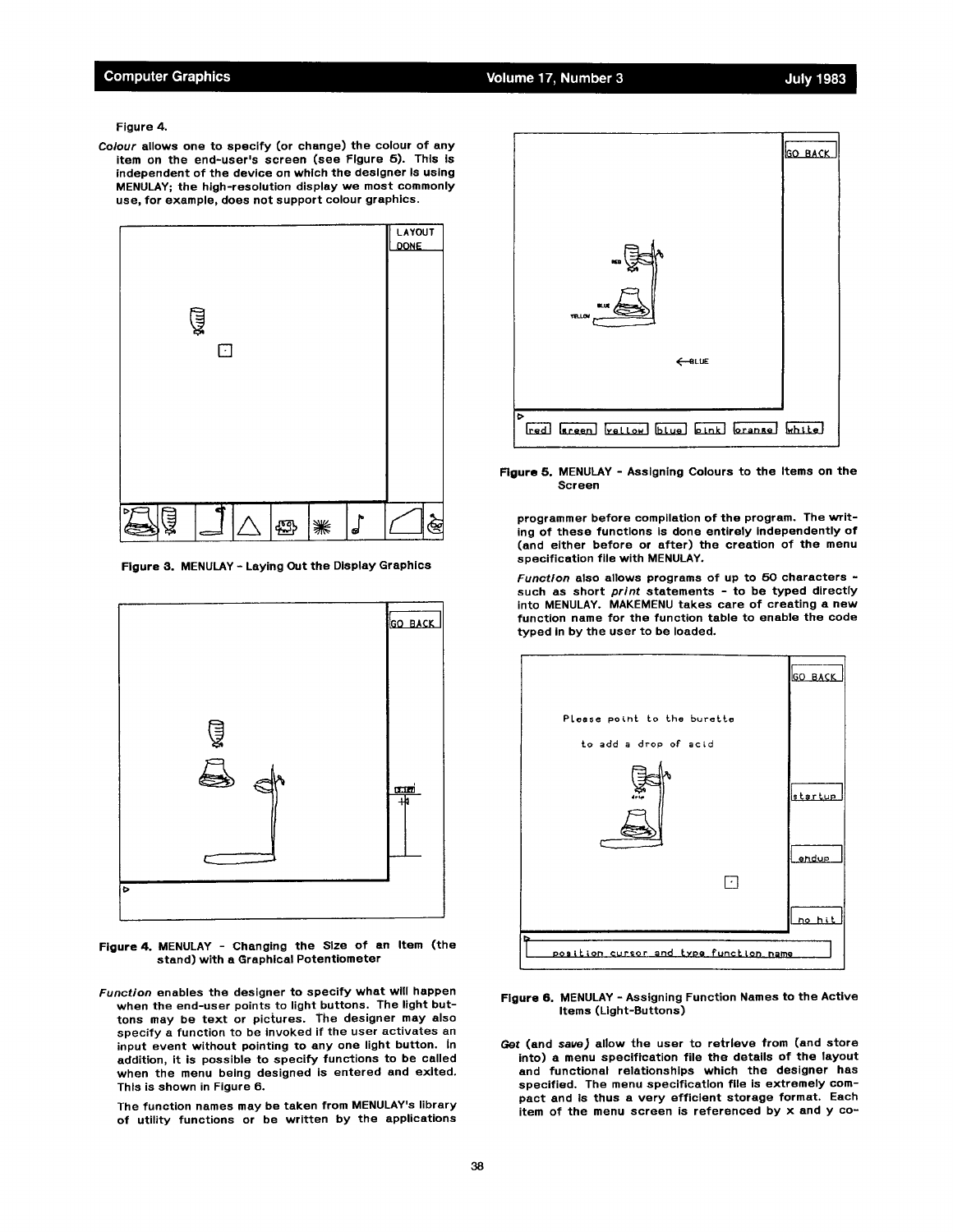ordinates, hit area, size, colour, function, text (If a textual item) or standard graphics format file name (if a graphical icon).

*Tryout* gives the user the opportunity to invoke *rnakemenu,*  the code generation program, by specifying graphically the options and files he wishes to access (see Figure 7).



Figure 7. MENULAY - Generating 'C' Code to Implement Specified Interface (by Invoking MAKEMENU)

Once the program has been compiled, *tryout* then runs It for the user.

*Exit is* used to exit the program. The user is given a new menu with "YES" and "NO" options to confirm that he does indeed wish to exit.

MENULAY has levels of use: "novice" and "expert". In *novice* mode, only the basic commands (as set out above) are accessible. All input Is done through one button on the cursor puck, and instructions are given at various points in the program. In *expert* mode, the other three buttons on the puck can be used to perform special functions (e.g., displaying a grid while positioning items; flipping from one menus of pictures or colours to another; assigning a function name which is identical to the text in the menu item), and fewer instructional diagnostics are displayed. The system maintains on disk a profile for each user (a file called "userpro"), initially tagging each person as "novice" and upgrading them based on experience with the system and on specific request. 4

From any point within MENULAY (except during *layout,* where typing text causes the creation of light buttons containing the text typed), the user can access the UNIX shell (command interpreter) by typing at the terminal. (When this happens, the MENULAY screen fades and the user's scroller is reset to the full screen until the user returns to MENULAY.) This means that the full range of terminal-based commands can be accessed instantly without leaving MENULAY. For example, any calculations which the designer wishes to make in the course of the graphical layout specification can be made by invoking the on-line desk calculator. Similarly, the applications designer who is also a programmer may compose a function by invoking the text editor. Or the designer may send the programmer comments about the implementation by electronic mail before there's a chance to forget them.

## 3.6 Applications

MENULAY has already been used to construct the user interface for each of the following programs: (1) MENULAY itself; (2) the DRAW sketch editor, which is used to generate light-button graphics; (3) a computer-assisted instruction (CAI) program which teaches children about birds and their nests<sup>o</sup>(see Figure 8);



Figure 8. Beak Selection Sequence from 'Land Birds and Their Nests'

and (4) a graphical piano keyboard and musical notation editor (Kuzmich, In preparation: see Figure g).



Figure 9. 'Melody Manipulations' music notation editor and teaching tool

It can be used to assemble, in minutes, sequences of frames for CAI in virtually any area of instruction where graphics is helpful. It has also proven useful for laying out

5. "Land Birds and Their Nests", designed by Young Naturalist Foundation, Toronto, Canada, and programmed by CSRG (In press),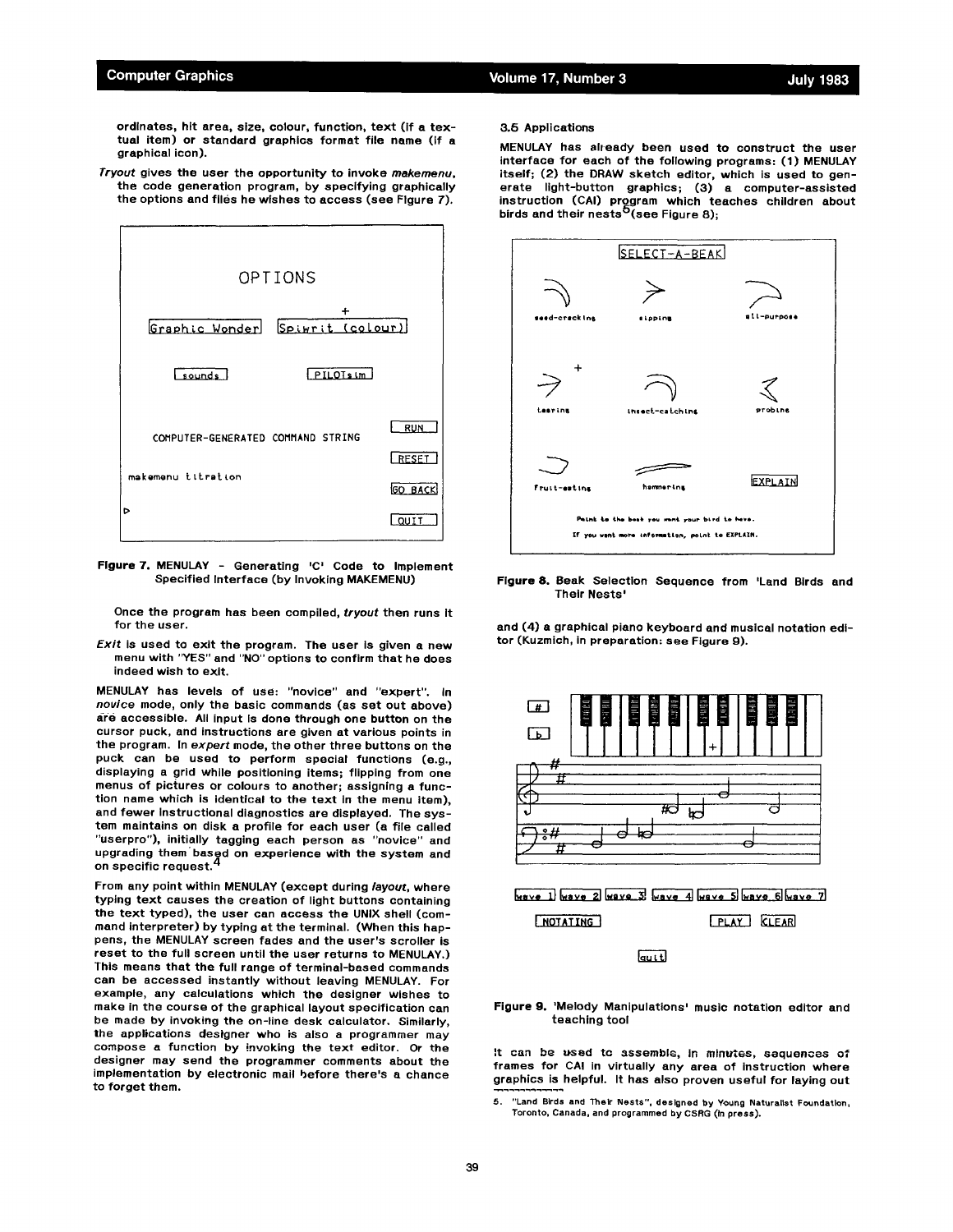figures such as Figure 1 of this paper. Appendix I presents a walk-through of a CAI example.

It is notable that since graphical icons for the user's screen are referenced by file name, these pictures can be changed without even having to recompile the applications program. Thus, a program could be fully constructed by an applications designer who is not a graphic artist, and an artist brought in later to revise the pictures.

### 4. UNIFORMITY AND PORTABILITY

It is important that a UIMS be portable In a number of senses. The system described satisfies these criteria theoretically and we are in the process of proving its portability in practice.

#### 4.1 Output Device Independence

At the most primitive level, a user interface management system must support a number of different output devices with different characteristics. In the case of MENULAY and MAKEMENU, for example, the device independence is achieved by using the GPAC graphics package with such varied devices as a high-resolution vector display with 1B intensity levels and a low-resolution 16-colour raster display. The run-time support package (without MENULAY as of yet) has also been made to run on various alphanumeric terminals.

#### 4.2 Input Device Independence

The UIMS must also be able to support alternative input techniques. The primary input device used in MENULAY at present is a graphics tablet with a four-button=puck and the typewriter keyboard. A set of Allison sliders<sup>o</sup> are also used, but are only available through pre-programmed packages. Other pointing devices (such as mice, light-pens, or touch-screens) could be used in place of the tablet with the provision of the appropriate GPAC device driver. The runtime support package, however, can be driven by virtually any event-generating device that has a GPAC driver.

## 4.3 Language Independence

At a further level of portability, the UIMS should be structured to facilitate the ability to generate code in different programming languages. The output of MENULAY is a metacode which is translated into high-level language by MAKEMENU. To output code In a different language would involve rewriting this program and providing run-time support in a compatible format.

#### 4.4 Machine Independence

At a higher degree of portability is the capacity to transfer a system such as MENULAY either to a more powerful machine than the PDP-11/45 (e.g., a VAX-11/ZBO) or a less powerful one (e.g. an APPLE microcomputer).

As has been noted, MENULAY and MAKEMENU are written in C (a standardized language which is relatively portable) and use GPAC, a device-independent graphics package (which is itself written in C). Provided the necessary hardware drivers are available, GPAC and thus MENULAY/MAKEMENU could be transferred at reasonable cost to any system which will support UNIX and C.

### 4.5 Applications Program Portability

In contrast with MENULAY, the applications programs generated by MAKEMENU can be ported even to systems which do not support UNIX. With a cross-compiler and a basic graphics package, for example, applications programs such as computer-assisted instruction frames could be compiled to run on many microcomputers.

## 5. COMPARISON WITH OTHER SYSTEMS

Other UIMSs do exist, and have had an influence on the evolution of our system. The most distinguishing feature of MENULAY is Its natural way of Integrating graphical design specification with human-written applications programming. By way of comparison, we review briefly three systems: TRW's FLAIR; Olsen's automatic code generation design; and Kasik's TIGER.

## 45.1 FLAIR

FLAIR (Functional Language Articulated Interactive Resource) (Wong & Reid, 1982), is a user interface dialogue design tool which enables a system designer to construct graphically a user dialogue for an applications program. It is largely driven by voice Input and incorporates text picture construction and editing (at the graphical primitive level) as well as dynamic frame layout. Its high-level features include the ability to define and control a menu hierarchy, graph and map generation, an on-line calculator and relational data base access for graphical entity storage and retrieval.

FLAIR is more advanced than MENULAY in its use of multiple input techniques and in its ability to permit the applications designer to specify a wide range of end user Interactions. However, we are in the process of extending MENULAY's capabilities to permit the specification of a much wider range of user interactions.

FLAIR contains a powerful set of internal utilities, but appears to be rather limiting in its Integration with application-specific code. FLAIR is a language and package unto itself, with no apparent "hooks" into other programming languages. This suggests that if the FLAIR "language" does not permit the applications programmer to program a certain algorithm conveniently, then that algorithm will be inaccessible. MENULAY, on the other hand, creates menu specification files that are converted into fully-documented C programs which, as noted earlier, are automatically integrated with any code the programmer may have written for the specific application.

## =5.20lsen's Model for Automatic Code Generation

Olsen (1082) describes research into the automatic generation of interactive graphical systems to facilitate faster and cheaper generation of interactive user interfaces. This work has not yet progressed beyond the design stage.

Olsen points out the useful distinction between these *design* of the application program interface and thes *writing* of the program itself. He observes that it is the design aspect of the program creation which is suited to automatic program generation. This is because of the high cost in time and effort of hand-coding and the increased reliability of automatically generated software.

Olsen envisages the use of Pascal procedure definitions for the characterization of interactive commands in the applications program. We feel that MENULAY is a significant improvement over this idea in that the command menus and interaction relationships are specified in the very way in which the end user will interact with the applications program, I.e. by pointing. Olsen does not address the possibility of having the specification technique use the same devices and interfaces as those the end-user will ultimately face.

## 5.3 TIGER

Kasik (1982), describes a UIMS which, like our UIMS, takes care of the bookkeeping associated with screen layout, interrupt handling and the definition of interactive dialogue sequences. This UIMS, called TIGER, has as Its core the language TICCL, which permits the applications programmer to concentrate on the logical functions which he wishes to perform rather than the physical, low-level steps which must be taken to accomplish the task.

<sup>6.</sup> This device is a continuous belt slider. It is a treadmill with a 9 by 1.5 cm surface exposed which Is used as a motion-sensitive Input device. The mechanical section was developed by Allison Research Inc., 2817 Erica Place, Nashville, Tenn. 37204. The electronics used here were developed In house,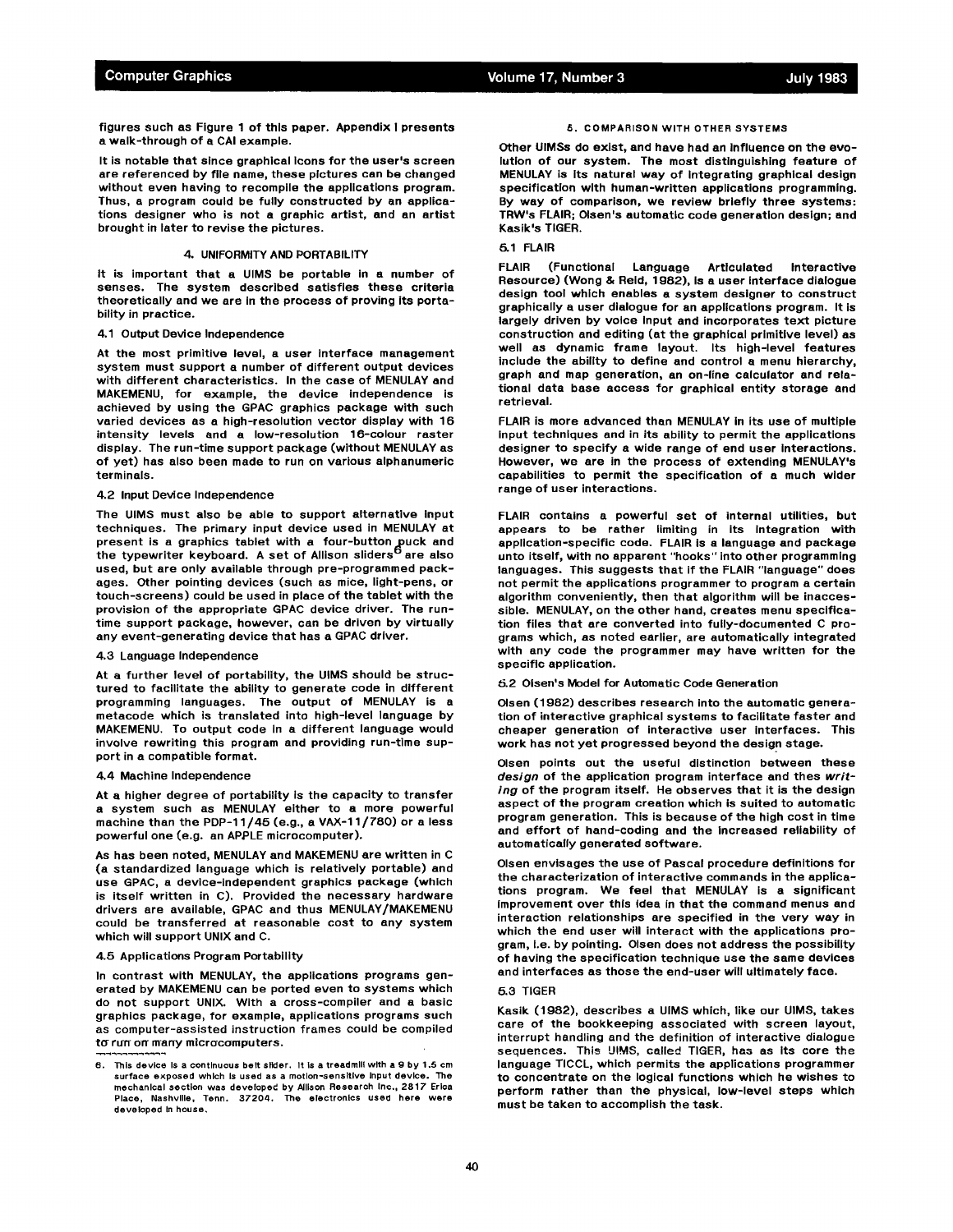TICCL can be used to describe algorithms which combine graphical primitives in response to user interactions as well as to define user interaction sequences. TICCL code operates at a higher level than the Pascal code which is used for the non-graphical portion of the applications programming.

TICCL is useful as a mechanism for specifying user interaction at a higher level than is otherwise available to Its designers. Such a language combined with a higher level package such as MENULAY would permit even more flexibility in user interface prototyping. While TIGER does not currently Incorporate a module comparable to MENULAY, TICCL Is a powerful language, and could support such a tool.

To the extent TICCL is used for constructing graphical primitives from user interactions, it is more advanced than our table-driven menu system for which MENULAY acts as preprocesor. On the other hand, we feel that our programmers' packaged units, together with the flexibility of GPAC and its integration into programmers' C code, provide a useful alternative set of interaction response tools.

### 6. FUTURE DIRECTIONS

### 6.1 Protocol Analysis

The recording of sequential data about end-user interactions is essential to the evaluation of the interaction techniques used in an applications program. With a menu-driven system based on cursor and tablet, this data consists of a time-stamped record of each user input, recording the x and y tablet co-ordinates of the cursor and the input event which was activated.

We are in the process of developing tools for the analysis of this data, stored in a so-called "dribble file". As part of the process of developing the interaction sequences for an applications program, the designer will ask an end-user to spend a session with the program. Afterwards the new tools will facilitate the analysis of the "dribble file" for that session in a number of ways. First, they will allow the designer to "play back" the user interactions in real time, so as to get a feel for the flow of the user-computer dialogue. Second, they will draw for the designer a "spiderweb" which superimposes graphically all of the hand motions of the user in his interaction with the program (see Figure 10). The spiderweb makes it easy to spot the



**Figure 10.** Tracing of Coordinates of Events Recording a User's Session

points at which the user is being forced to repeatedly make

hand motions that are uncomfortable or excessively long.

To function properly, the dribble file data must be recorded at every user input. This implies that the recording be done at the level of event recognition, and that the information always be available unless the programmer has specified otherwise. To do so, however, requires special support in the event-detection mechanism of the graphics package used. Furthermore, the event recognition routines themselves should be able to function in a mode which permits input from sources other than the physical input devices. The stored data files should be able to be used as the source of input events.

#### 6.2 Window Management

MENULAY presently generates code which operates within a single window on the screen. While multiple *frames* or *levels*  within a program can be created very easily, multiple *windows* can not.

It is intended to expand the capabilities of the table-driven menu system (and therefore of MENULAY) to permit the designation of multiple windows by the applications designer. Windows would have attributed to them specific cursor tracking symbols, background colours, and input events. As at present, specific light buttons (text or graphical) will be Iocatable at any place within a particular window.

### 7. ACKNOWLEDGEMENTS

MENULAY and MAKEMENU are the highest level of a user interface management system which is built on years of work at the Computer Systems Research Group. We acknowledge with thanks the contributions of Ron Baecker and Leslie Mezel, former directors of the Dynamic Graphics Project; Bill Reeves, author of the GPAC graphics package; and other major contributors to our inventory of graphical tools and techniques: Tom Duff, Greg Hill, Tom Horsley, Sanand Patel, Rob Pike, David Tilbrook, Mike Tilson and Martin Tuori.

We also gratefully acknowledge the helpful comments made by the referees and by Dave Kasik.

Interactive graphics research at the Computer Systems Research Group has been funded for many years by the National Sciences and Engineering Research Council, and more recently by the Social Sciences and Humanities Research Council.

#### 8. REFERENCES

- Buxton, W., Fogels, A., Fedorkow, G., Sasaki, L. & Smith, K. C. (lg78). An Introduction to the SSSP Digital Synthesizer. *Computer Music Journal* 2(4), 28 - 38.
- Buxton, W., Patel, *S.,* Reeves, W. & Baecker, R. (1982). Objed and the Design of Timbral Resources. *Computer Music Journal* 6(2), 32 - 44.
- Buxton, W., Sniderman, R., Reeves, W., Patel, *S. &* Baecker, R. (1978). The Evolution of the SSSP Score Editing Tools. *Computer Music Journal* 3(4), 14 - 25.
- Buxton, W. & Sniderman, R. (1080). Iteration and the Design of the Human-Computer Interface. *Proceedings of the 13th Annual Meeting of the Human Factors Association of Canada,* pp 72 - 81.
- Deutsh, L & Taft, E. A. (1980). Requirements for an Experimental Programming Environment. *Technical Report CSL-80-* I O, XEROX PARC.
- Kasik, D. (1982). A User Interface Management System. *Computer Graphics,* 16(3), 90 - 106.

Kuzmich, N. (in preparation). Melody Manipulations. Music